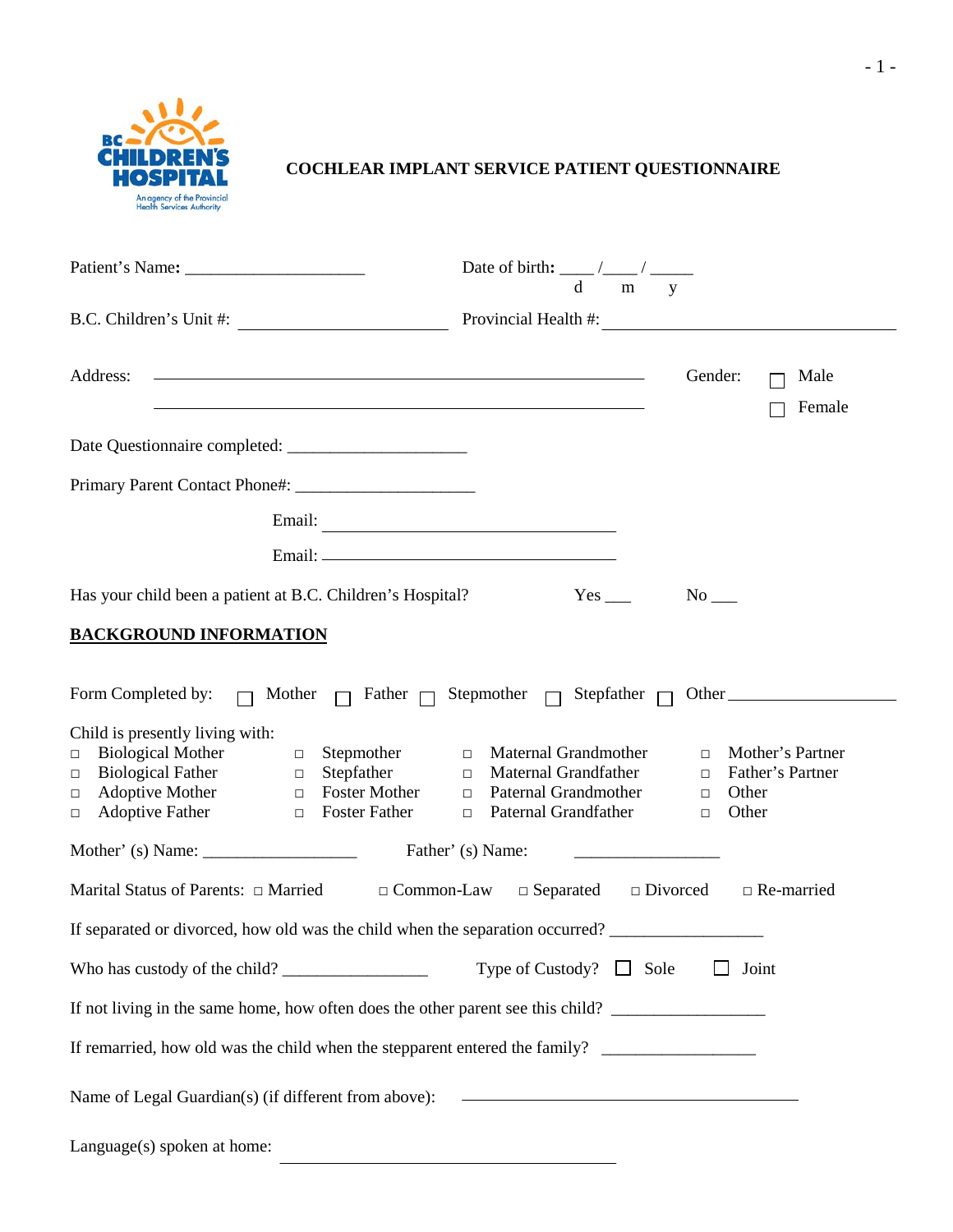Brothers and sisters of the patient:

| Name                                                                                                                                                                                                                                                                                                  | Age | Sex                                                | Hearing, developmental or health problems<br>the control of the control of the control of the control of the control of the control of                                                 |
|-------------------------------------------------------------------------------------------------------------------------------------------------------------------------------------------------------------------------------------------------------------------------------------------------------|-----|----------------------------------------------------|----------------------------------------------------------------------------------------------------------------------------------------------------------------------------------------|
| the control of the control of the control of the control of<br>the control of the control of the control of                                                                                                                                                                                           |     |                                                    | the control of the control of the control of the control of the control of the control of<br>the control of the control of the control of the control of the control of the control of |
| <u> 1989 - Johann Barbara, martin a</u>                                                                                                                                                                                                                                                               |     |                                                    | <u> 1989 - Andrea Stadt Britain, amerikansk politiker (</u>                                                                                                                            |
|                                                                                                                                                                                                                                                                                                       |     |                                                    |                                                                                                                                                                                        |
| Is the <b>father</b> or any of his family hard-of-hearing since childhood?                                                                                                                                                                                                                            |     |                                                    | $No$ <sub>___</sub>                                                                                                                                                                    |
| If yes, who? $\frac{1}{2}$ = $\frac{1}{2}$ = $\frac{1}{2}$ = $\frac{1}{2}$ = $\frac{1}{2}$ = $\frac{1}{2}$ = $\frac{1}{2}$ = $\frac{1}{2}$ = $\frac{1}{2}$ = $\frac{1}{2}$ = $\frac{1}{2}$ = $\frac{1}{2}$ = $\frac{1}{2}$ = $\frac{1}{2}$ = $\frac{1}{2}$ = $\frac{1}{2}$ = $\frac{1}{2}$ = $\frac{$ |     |                                                    | When was the loss discovered?                                                                                                                                                          |
| Is a hearing aid used?                                                                                                                                                                                                                                                                                |     |                                                    |                                                                                                                                                                                        |
| Is the <b>mother</b> or any of her family hard-of-hearing since childhood? Yes ____                                                                                                                                                                                                                   |     |                                                    | $No$ <sub>___</sub>                                                                                                                                                                    |
| If yes, who? $\frac{1}{2}$ is the same set of yes.                                                                                                                                                                                                                                                    |     |                                                    | When was the loss discovered?                                                                                                                                                          |
| Is a hearing aid used?                                                                                                                                                                                                                                                                                |     |                                                    |                                                                                                                                                                                        |
| <b>AUDIOLOGICAL INFORMATION</b>                                                                                                                                                                                                                                                                       |     |                                                    |                                                                                                                                                                                        |
| 1) Is your child's hearing loss considered, overall, to be:                                                                                                                                                                                                                                           |     |                                                    |                                                                                                                                                                                        |
| Mild __Moderate _____ Severe _____ Profound ____                                                                                                                                                                                                                                                      |     |                                                    |                                                                                                                                                                                        |
| 2) Was the hearing loss from birth? Yes ______                                                                                                                                                                                                                                                        |     |                                                    | $\text{No}_{\text{max}}$ (If Yes, proceed to #5)                                                                                                                                       |
| 3) Was your child able to talk before he/she lost his/her hearing?                                                                                                                                                                                                                                    |     |                                                    |                                                                                                                                                                                        |
| 4) Approximate date of onset of hearing loss: right ear ______ left ear _______                                                                                                                                                                                                                       |     |                                                    |                                                                                                                                                                                        |
| 5) Was the loss progressive? (Has it become worse over time?) Yes _____ No _____                                                                                                                                                                                                                      |     |                                                    |                                                                                                                                                                                        |
| 6) Is the hearing the same in both ears? Yes $\_\_\_\$ No $\_\_\_\$                                                                                                                                                                                                                                   |     |                                                    |                                                                                                                                                                                        |
|                                                                                                                                                                                                                                                                                                       |     | If No, which ear is worse? Right ______ Left _____ |                                                                                                                                                                                        |
|                                                                                                                                                                                                                                                                                                       |     |                                                    |                                                                                                                                                                                        |
|                                                                                                                                                                                                                                                                                                       |     |                                                    |                                                                                                                                                                                        |
|                                                                                                                                                                                                                                                                                                       |     |                                                    |                                                                                                                                                                                        |
| 10) Is your child currently part of the province's Early Hearing Program?                                                                                                                                                                                                                             |     |                                                    |                                                                                                                                                                                        |
|                                                                                                                                                                                                                                                                                                       |     |                                                    |                                                                                                                                                                                        |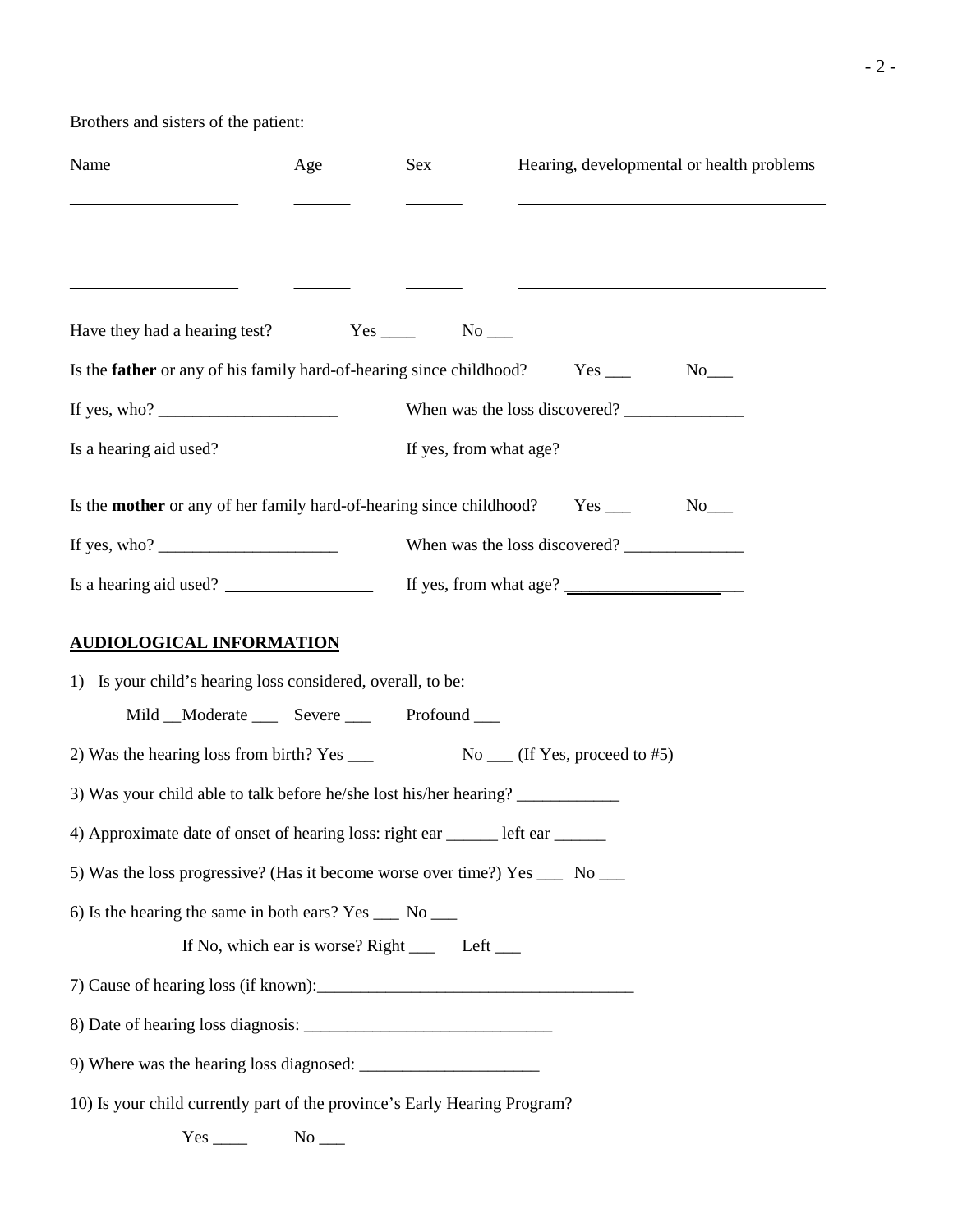#### **HEARING AIDS**

| 1) Does your child wear hearing aids?                                          |     | No results.                                                                                                                                                                                                                                                                                                                                                                                                                                                      |  |  |
|--------------------------------------------------------------------------------|-----|------------------------------------------------------------------------------------------------------------------------------------------------------------------------------------------------------------------------------------------------------------------------------------------------------------------------------------------------------------------------------------------------------------------------------------------------------------------|--|--|
|                                                                                |     |                                                                                                                                                                                                                                                                                                                                                                                                                                                                  |  |  |
| 3) How many hours a day does your child wear the hearing aids?                 |     |                                                                                                                                                                                                                                                                                                                                                                                                                                                                  |  |  |
| 4) Name and Model of the hearing aid (s):                                      |     |                                                                                                                                                                                                                                                                                                                                                                                                                                                                  |  |  |
|                                                                                |     |                                                                                                                                                                                                                                                                                                                                                                                                                                                                  |  |  |
| 5) Does your child use an FM system at home?<br>How about at school/preschool? | Yes | No the set of the set of the set of the set of the set of the set of the set of the set of the set of the set of the set of the set of the set of the set of the set of the set of the set of the set of the set of the set of<br>No the set of the set of the set of the set of the set of the set of the set of the set of the set of the set of the set of the set of the set of the set of the set of the set of the set of the set of the set of the set of |  |  |

#### **SPEECH AND LANGUAGE**

- 1. Primary mode of communication (e.g., speech, sign language, total communication, gestures
- 2. Approximately how many **words** does your child **understand** now?
- 3. Approximately how many **words** does your child **say** now?
- 4. Approximately how many **signs** does your child **understand** now?
- 5. Approximately how many **signs** does your child **use** now?

#### **DEVELOPMENTAL MILESTONES**

At what age did your child do the following? Please indicate year/month of age.

| <b>Milestone</b>          | Age | <b>Milestone</b>             | Age |
|---------------------------|-----|------------------------------|-----|
| Smiled                    |     | Bladder trained (Day)        |     |
| Sat with no support       |     | Bladder trained (Night)      |     |
| Crawled                   |     | Bowel trained                |     |
| Walked with no assistance |     | Rode bicycle (with training) |     |
|                           |     | wheels)                      |     |
| Spoke first words         |     | Rode bicycle (without        |     |
|                           |     | training wheels)             |     |
| Spoke using two word      |     | Dressed self unassisted      |     |
| sentences                 |     |                              |     |
| Fed self with spoon       |     | Buttoned clothing            |     |
| Said alphabet             |     | Tied own shoelaces           |     |
| Began to read             |     | Named coins                  |     |

Has your child been referred for a developmental assessment? Yes \_\_\_ No \_\_\_

If **YES** When: Where: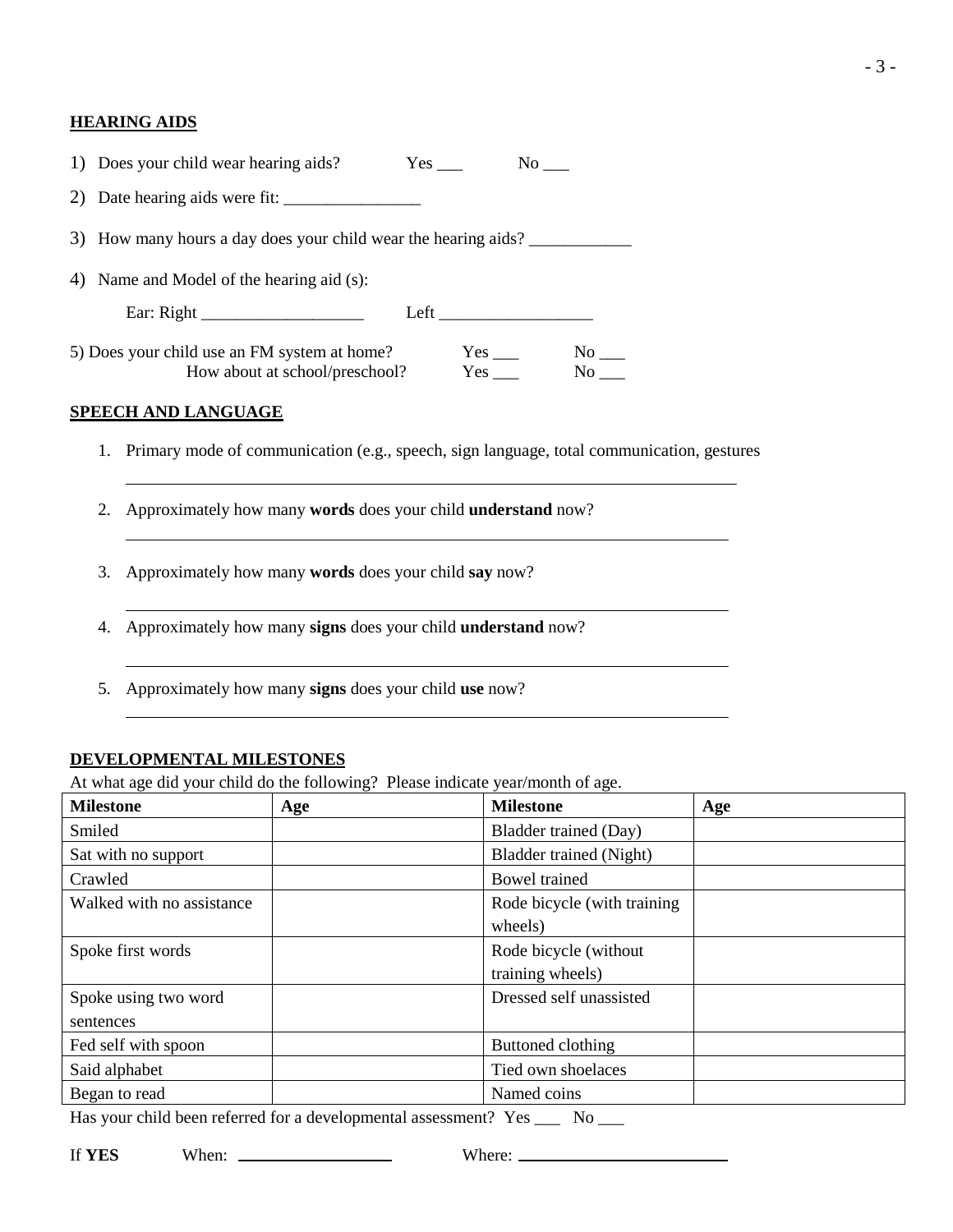#### **EDUCATION HISTORY**

#### *PRESCHOOL*

| 1) | Is (Was) your child enrolled in a habilitation program? Yes ____                               |  | $No$ — |
|----|------------------------------------------------------------------------------------------------|--|--------|
| 2) |                                                                                                |  |        |
| 3) |                                                                                                |  |        |
| 4) |                                                                                                |  |        |
| 5) |                                                                                                |  |        |
| 6) | Is your child involved with any other programs (i.e. daycare, nursery, individualized therapy) |  |        |

# *SCHOOL PROGRAM(S)*

Please include all schools your child has attended and list the types of classes he/she has been enrolled in (i.e. a self-contained class of a small number of children with hearing loss, classes with normally hearing children, etc.) Please continue on back of page if necessary.

| Hearing Resource Teacher:                         |                                                                                  |
|---------------------------------------------------|----------------------------------------------------------------------------------|
| Communication Mode:                               |                                                                                  |
| Starting Date:                                    | ,我们也不会有什么。""我们的人,我们也不会有什么?""我们的人,我们也不会有什么?""我们的人,我们也不会有什么?""我们的人,我们也不会有什么?""我们的人 |
|                                                   | Grade(s): $\qquad \qquad$                                                        |
|                                                   |                                                                                  |
|                                                   |                                                                                  |
| Hearing Resource Teacher:                         |                                                                                  |
| Communication Mode:                               |                                                                                  |
| Starting Date:                                    | Ending Date:                                                                     |
| Does your child use an FM system at school?<br>1) | $Yes$ <sub>_________</sub>                                                       |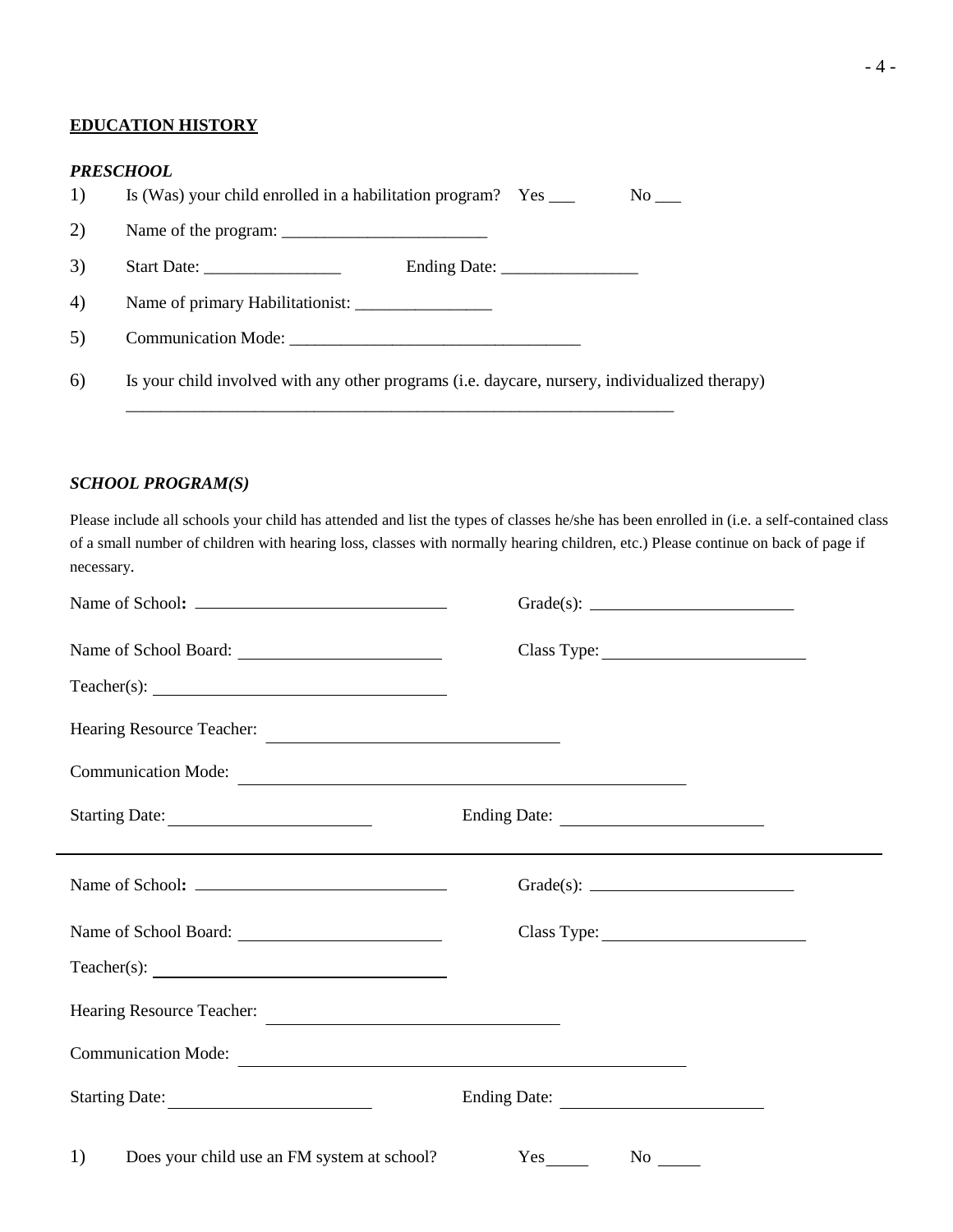| 2) | Does your child attend any classes with children that have normal hearing?                                                                                                           |  |  |  |  |  |
|----|--------------------------------------------------------------------------------------------------------------------------------------------------------------------------------------|--|--|--|--|--|
|    | Yes No<br>If Yes which classes?                                                                                                                                                      |  |  |  |  |  |
| 3) | Has your child exhibited any learning problems? Yes _________ No _______<br>If Yes, what kinds?<br><u> 1989 - Johann Barbara, martxa amerikan personal (h. 1989).</u>                |  |  |  |  |  |
| 4) | Please list all type of services your child receives at school or outside of school (eg. OT, PT)<br>,我们也不会有什么。""我们的人,我们也不会有什么?""我们的人,我们也不会有什么?""我们的人,我们也不会有什么?""我们的人,我们也不会有什么?""我们的人 |  |  |  |  |  |
| 5) | Has your child ever had or been referred for a psycho-educational/developmental assessment?<br>(If one has been done, please provide a copy of the report)                           |  |  |  |  |  |
|    |                                                                                                                                                                                      |  |  |  |  |  |
|    | <b>BIRTH HISTORY</b>                                                                                                                                                                 |  |  |  |  |  |
|    | 1) Premature Birth? Yes No No No                                                                                                                                                     |  |  |  |  |  |
|    | Duration of pregnancy in weeks                                                                                                                                                       |  |  |  |  |  |
|    |                                                                                                                                                                                      |  |  |  |  |  |
| 2) | Were there any illnesses or complications during pregnancy?<br>$No$ <sub>___</sub>                                                                                                   |  |  |  |  |  |
| 3) |                                                                                                                                                                                      |  |  |  |  |  |
|    | 4) Type of delivery (ex: vaginal, C-section) ___________________________________                                                                                                     |  |  |  |  |  |
|    |                                                                                                                                                                                      |  |  |  |  |  |
|    | 6) Was your child yellow or jaundiced after birth? Yes___________________________                                                                                                    |  |  |  |  |  |
| 7) | $Yes$ No $\_\_$<br>Did your child receive a blood transfusion?                                                                                                                       |  |  |  |  |  |
|    | 8) Has your child ever had Streptomycin, Neomycin, Kanamycin, Gentamycin or a similar antibiotic?                                                                                    |  |  |  |  |  |
|    | $Yes$ No $\_\_$                                                                                                                                                                      |  |  |  |  |  |
|    | If yes, at what age, for what and for how long?                                                                                                                                      |  |  |  |  |  |
| 9) | Has your child ever had a CT scan of his/her inner ear or cochlea?                                                                                                                   |  |  |  |  |  |
|    | $Yes$ No $\_\_$                                                                                                                                                                      |  |  |  |  |  |
|    |                                                                                                                                                                                      |  |  |  |  |  |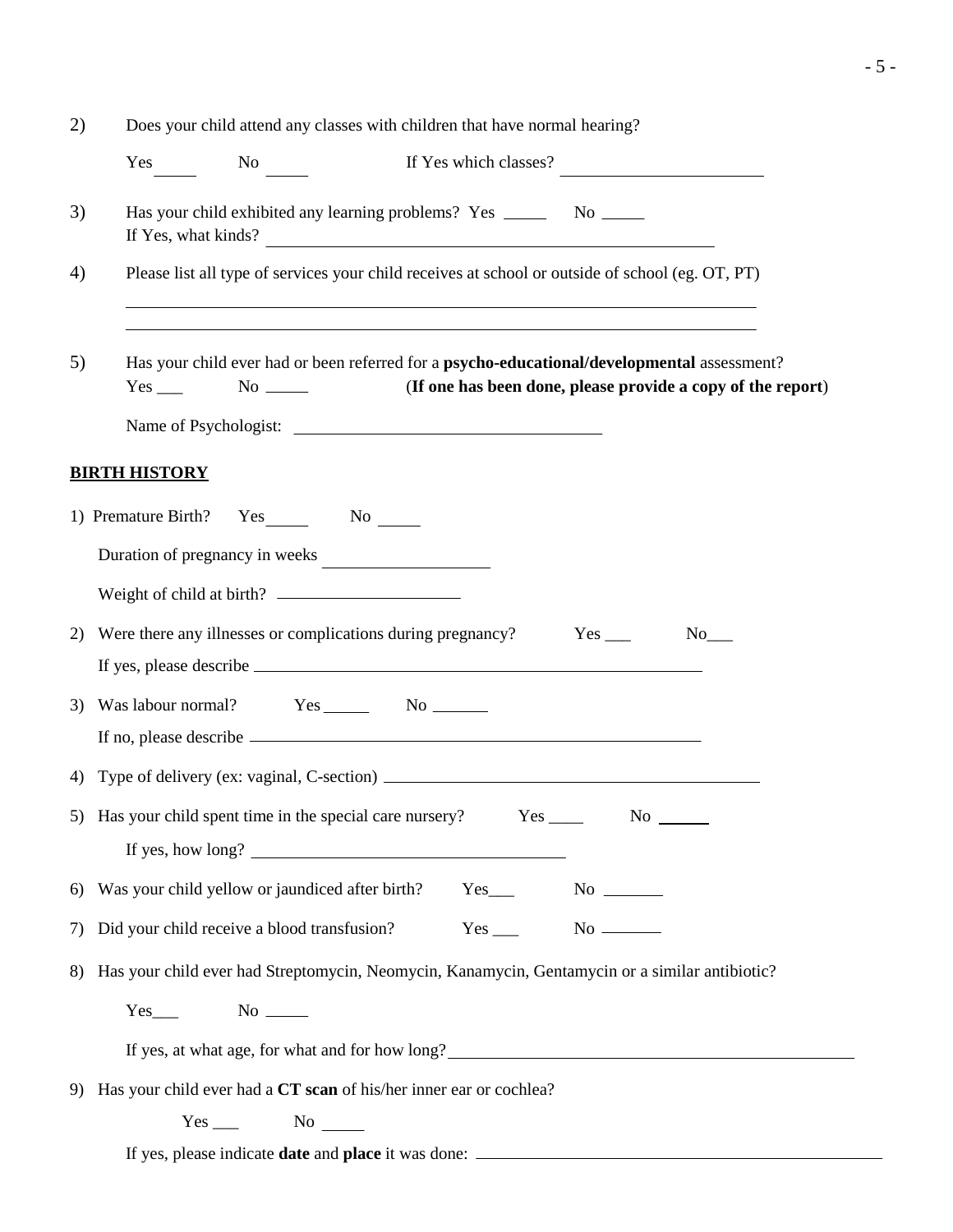10) Has your child ever had a **MRI scan** of his/her inner ear or cochlea?

| No<br>Yes                                                                                                  |
|------------------------------------------------------------------------------------------------------------|
| If yes, please indicate date and place it was done: _____________________________                          |
| 11) Has your child been immunized for meningitis? Yes ________                                             |
|                                                                                                            |
| If YES, please indicate date and place it was done: _____________________________                          |
|                                                                                                            |
|                                                                                                            |
| <b>TEMPERAMENT</b><br>Very Active $\Box$ Average<br>Inactive<br>How active is your child?                  |
| $\Box$<br>$\Box$<br>Average<br>How well does your child play well with other children? Very Well<br>Poor   |
| $\Box$ Angry<br>$\Box$ Anxious/Scared $\Box$<br>What is your child's basic mood? Happy<br>Sad              |
| Are you able to effectively manage your child's behaviour at home? $\Box$ Yes<br>N <sub>o</sub>            |
| Yes<br>Is your child's behaviour easily managed in the school setting?<br>Not Applicable<br>N <sub>o</sub> |

### **Other:**

Besides the hearing loss, does your child exhibit other difficulties? Briefly describe any concerns you might have about your child, and any ideas you may have about the cause of these problems:

Has your child had any social, emotional, behavioural, or learning problems in the past?

# **FAMILY HISTORY**

Number of household moves in the child's lifetime?

How long has the child been at the current address?

If your child is adopted, at what age was he/she adopted?

Describe any relevant information you have about the biological parents (e.g., medical history, developmental difficulties, etc.)